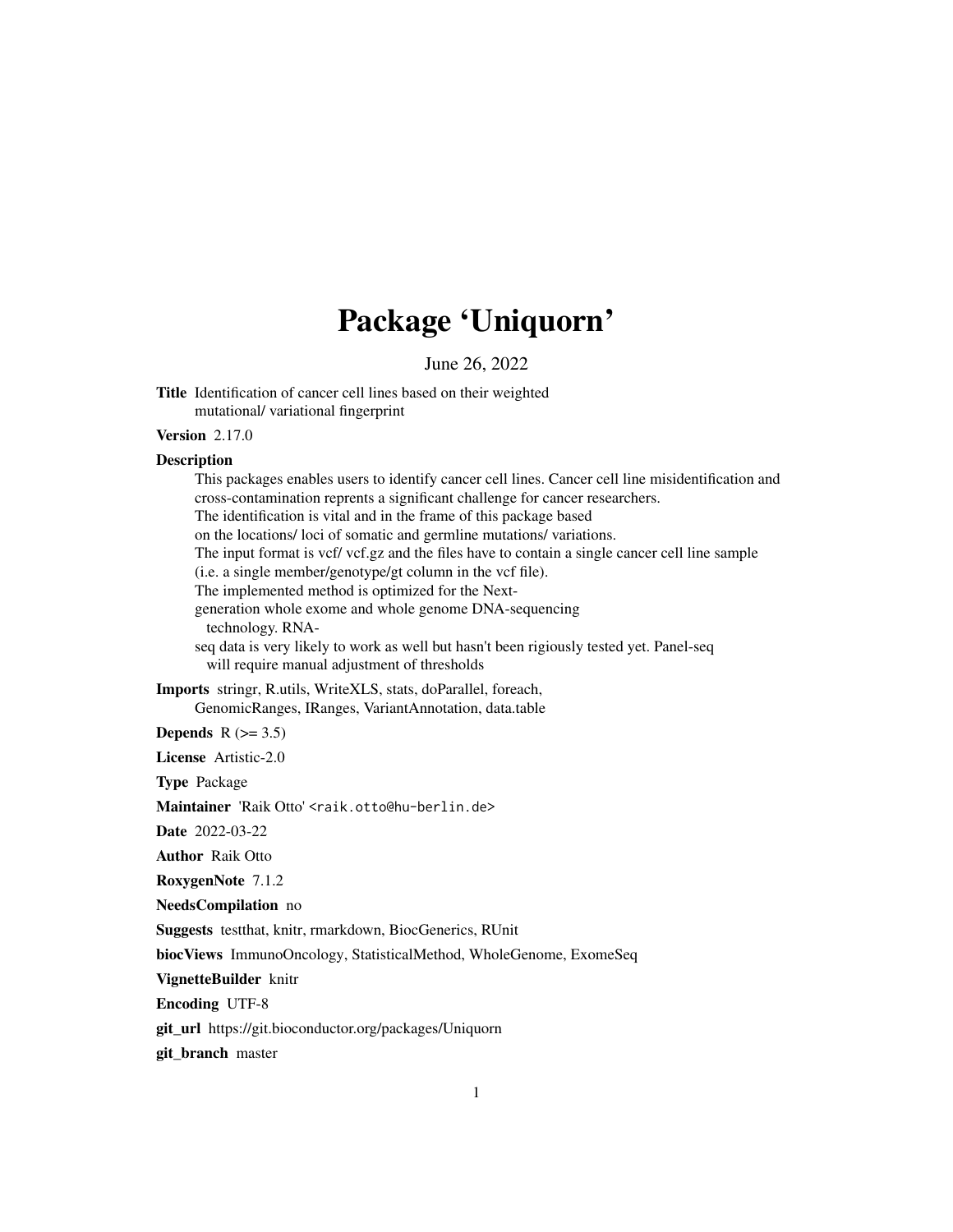<span id="page-1-0"></span>git\_last\_commit b3575d2 git\_last\_commit\_date 2022-05-02 Date/Publication 2022-06-26

# R topics documented:

|       | $identity_vcf_{\text{file}}\ldots \ldots \ldots \ldots \ldots \ldots \ldots \ldots \ldots \ldots \ldots \ldots$ |    |
|-------|-----------------------------------------------------------------------------------------------------------------|----|
|       |                                                                                                                 |    |
|       |                                                                                                                 |    |
|       |                                                                                                                 |    |
|       |                                                                                                                 |    |
|       |                                                                                                                 |    |
|       |                                                                                                                 |    |
|       |                                                                                                                 |    |
|       |                                                                                                                 |    |
|       |                                                                                                                 |    |
|       |                                                                                                                 |    |
|       |                                                                                                                 |    |
|       |                                                                                                                 |    |
|       |                                                                                                                 |    |
| Index |                                                                                                                 | 18 |

add\_custom\_vcf\_to\_database

*add\_custom\_vcf\_to\_database This function adds the variants of parsed custom CCLs to a monet DB instance*

# Description

add\_custom\_vcf\_to\_database This function adds the variants of parsed custom CCLs to a monet DB instance

#### Usage

```
add_custom_vcf_to_database(
    vcf_input_files,
    ref_gen = "GRCH37",
    library_name = "CUSTOM",
    n_threads = 1,
    test_mode = FALSE
\mathcal{L}
```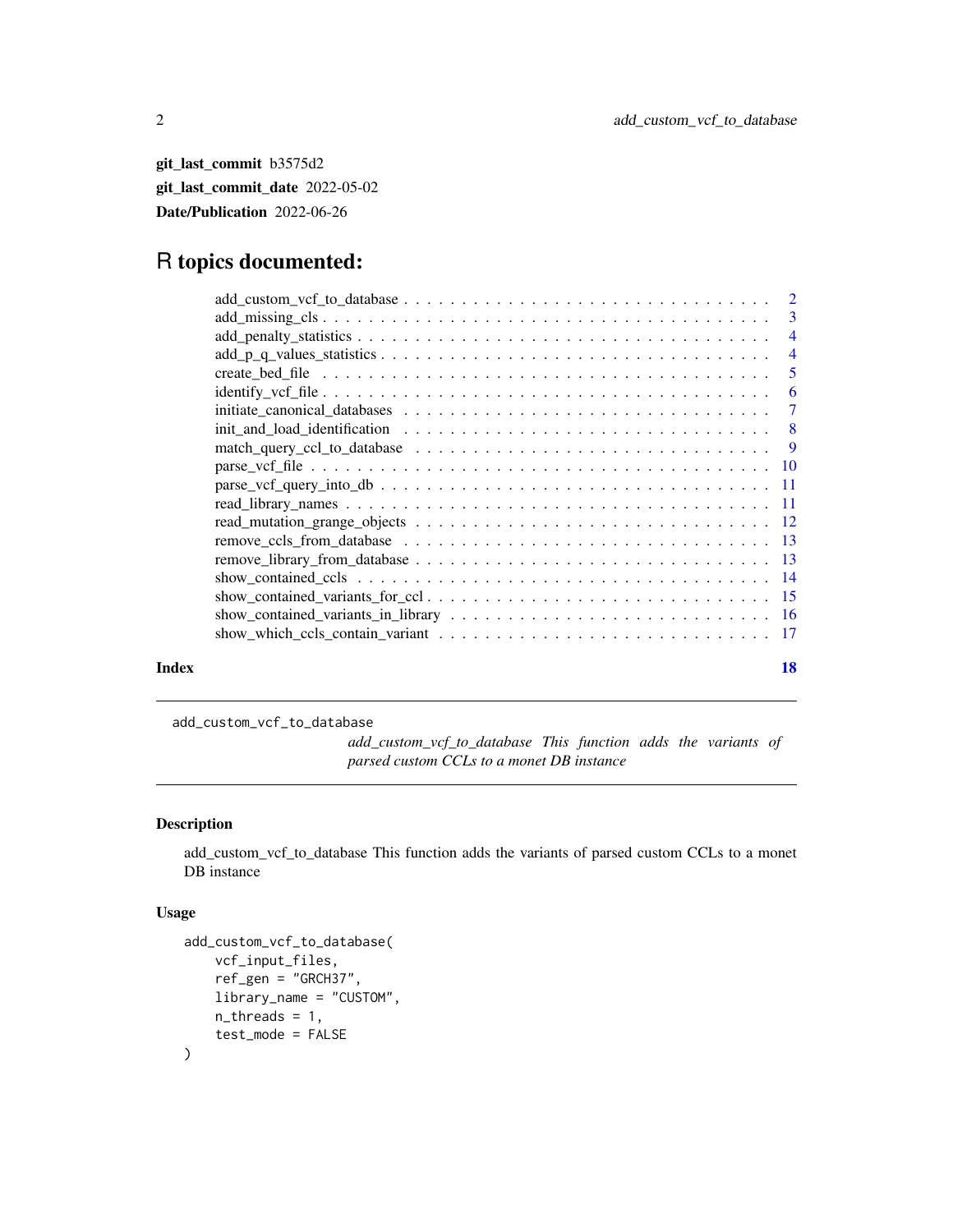<span id="page-2-0"></span>add\_missing\_cls 3

# Arguments

| vcf_input_files |                                                                                                                                                                                       |
|-----------------|---------------------------------------------------------------------------------------------------------------------------------------------------------------------------------------|
|                 | a character vector containing the input vcf files. This may be one or many vcf<br>files.                                                                                              |
| ref_gen         | a character string specifying the reference genome version. All training sets are<br>associated with a reference genome version. Default is "GRCH37".                                 |
| library_name    | a character string giving the name of the library to add the cancer cell lines to.<br>Default is "CUSTOM". Library name will be automatically added as a suffix to<br>the identifier. |
| n_threads       | an integer specifying the number of threads to be used.                                                                                                                               |
| test_mode       | Is this a test? Just for internal use                                                                                                                                                 |

# Value

Message wheather the adding was successful

# Examples

```
HT29_vcf_file = system.file("extdata/HT29_TEST.vcf", package = "Uniquorn");
add_custom_vcf_to_database(
    vcf_input_files = HT29_vcf_file,
    library_name = "CELLMINER",
    ref_gen = "GRCH37",
    n_threads = 1,
    test_mode = TRUE
\mathcal{L}
```
add\_missing\_cls *add\_missing\_cls*

#### Description

add\_missing\_cls

# Usage

```
add_missing_cls(res_table, dif_cls)
```
# Arguments

| res table | Table that contains the identification results |
|-----------|------------------------------------------------|
| dif cls   | Missing CLs                                    |

#### Value

Results table with added missing cls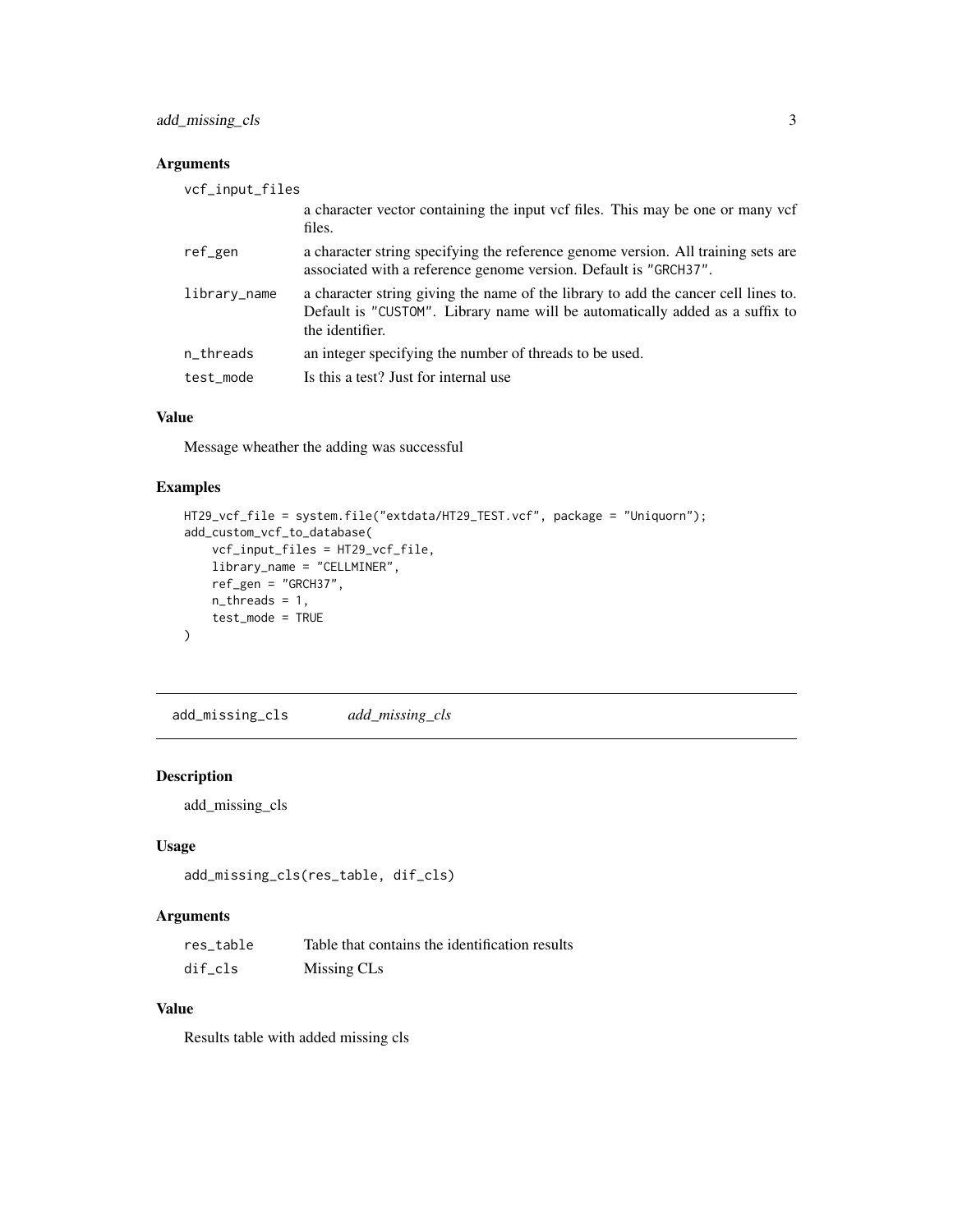<span id="page-3-0"></span>add\_penalty\_statistics

*add\_penalty\_statistics*

# Description

Add penalty statistics to results

#### Usage

add\_penalty\_statistics(match\_t, minimum\_matching\_mutations)

#### Arguments

match\_t object that contains the matching variants

minimum\_matching\_mutations

a numerical giving the minimum amount of mutations that has to match between query and training sample for a positive prediction

#### Value

The updated statistics

add\_p\_q\_values\_statistics

*add\_p\_q\_values\_statistics*

# Description

A hypergeometric distribution-assumption allows to calculate the p-values for a significant or nonsignificant overlap in this function

#### Usage

```
add_p_q_values_statistics(
  g_query,
 match_t,
 p_value,
  ref_gen,
 minimum_matching_mutations,
  top_hits_per_library
\mathcal{E}
```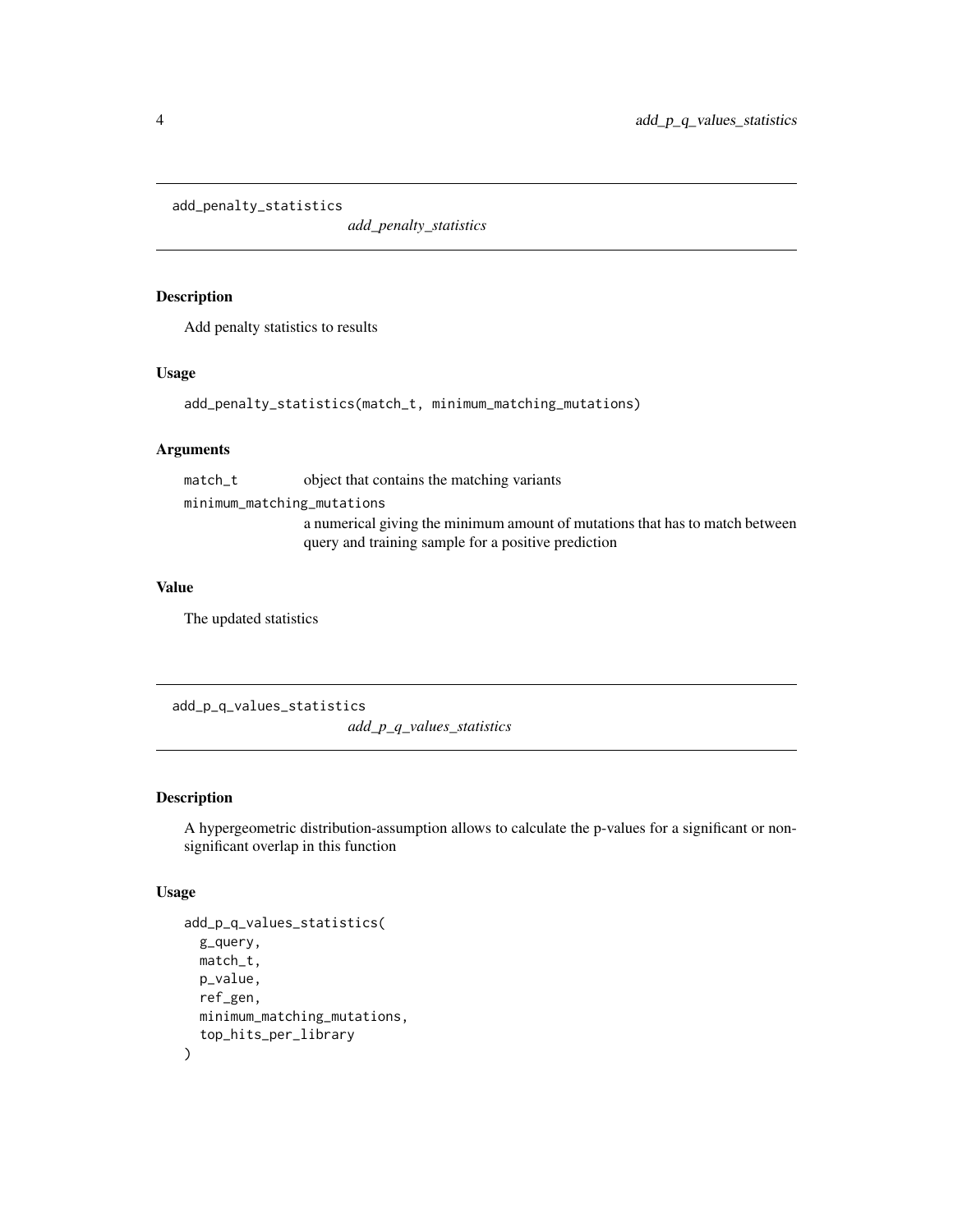# <span id="page-4-0"></span>create\_bed\_file 5

# Arguments

| g_query                    | IRanges object that contains the query variants                           |  |
|----------------------------|---------------------------------------------------------------------------|--|
| match_t                    | A table that contains the nubmber of matching variants                    |  |
| p_value                    | Threshold for the significance p-value                                    |  |
| ref_gen                    | Reference genome version                                                  |  |
| minimum_matching_mutations |                                                                           |  |
|                            | Manual lower amount of matching mutations require for a significant match |  |
|                            | between a query and a reference                                           |  |
| top_hits_per_library       |                                                                           |  |
|                            | limits significant similarities to the first n hits                       |  |

#### Details

add\_p\_q\_values\_statistics Calculates the p-values

# Value

R table with a statistic

create\_bed\_file *create\_bed\_file*

# Description

Creates BED files from the found and not found annotated mutations

# Usage

```
create_bed_file(
match_t,
vcf_fingerprint,
output_file,
ref_gen,
manual_identifier
```
)

# Arguments

| $match_t$         | R table which contains the mutations from the training database for the cancer                                                        |
|-------------------|---------------------------------------------------------------------------------------------------------------------------------------|
|                   | cell lines                                                                                                                            |
| vcf_fingerprint   |                                                                                                                                       |
|                   | contains the mutations that are present in the query cancer cell line's vcf file                                                      |
| output_file       | Path to output file                                                                                                                   |
| ref_gen           | Reference genome version                                                                                                              |
| manual_identifier |                                                                                                                                       |
|                   | Manually enter a vector of CL name(s) whose bed files should be created, inde-<br>pendently from them passing the detection threshold |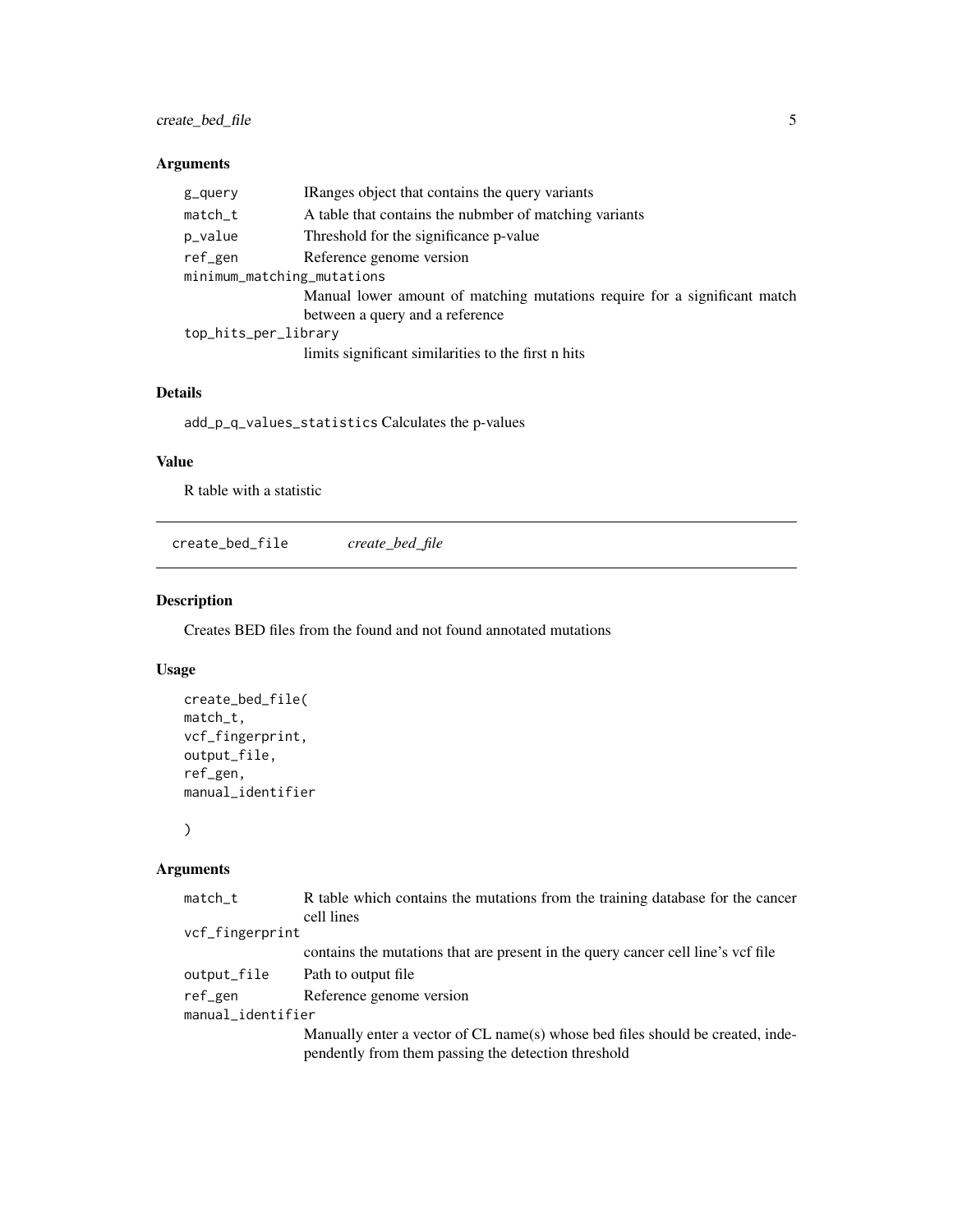# <span id="page-5-0"></span>Value

Returns a message which indicates if the BED file creation has succeeded

identify\_vcf\_file *identify\_VCF\_file*

# Description

Identifies a cancer cell lines contained in a vcf file based on the pattern (start & length) of all contained mutations/ variations.

#### Usage

```
identify_vcf_file(
    vcf_file,
   output_file,
   ref_gen,
   minimum_matching_mutations,
   mutational_weight_inclusion_threshold,
   write_xls,
   output_bed_file,
    top_hits_per_library,
   manual_identifier,
   verbose,
   p_value,
   confidence_score,
   n_threads,
   write_results
)
```
# Arguments

| vcf_file                   | Input vcf file. Only one sample column allowed.                                                                                       |  |
|----------------------------|---------------------------------------------------------------------------------------------------------------------------------------|--|
| output_file                | Path of the output file. If blank, autogenerated as name of input file plus '_uniquorn_ident.tab'<br>suffix.                          |  |
| ref_gen                    | Reference genome version. All training sets are associated with a reference<br>genome version. Default: GRCH37                        |  |
| minimum_matching_mutations |                                                                                                                                       |  |
|                            | The minimum amount of mutations that has to match between query and training<br>sample for a positive prediction                      |  |
|                            | mutational_weight_inclusion_threshold                                                                                                 |  |
|                            | Include only mutations with a weight of at least x. Range: $0.0$ to $1.0$ . 1 = unique<br>to CL. $\sim 0$ = found in many CL samples. |  |
| write xls                  | Create identification results additionally as xls file for easier reading                                                             |  |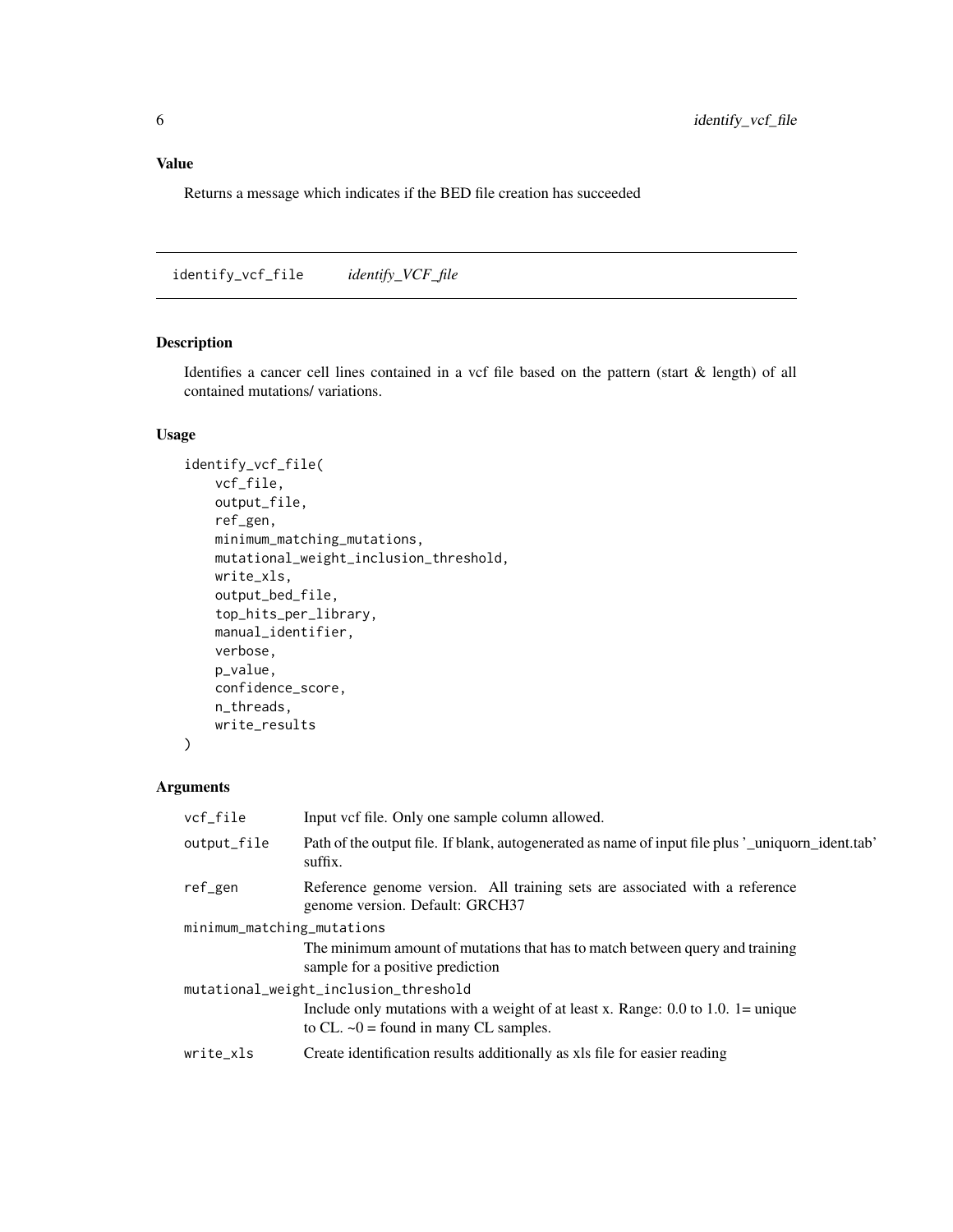<span id="page-6-0"></span>output\_bed\_file

|                  |                      | If BED files for IGV visualization should be created for the Cancer Cell lines<br>that pass the threshold                                                                                                   |
|------------------|----------------------|-------------------------------------------------------------------------------------------------------------------------------------------------------------------------------------------------------------|
|                  | top_hits_per_library |                                                                                                                                                                                                             |
|                  |                      | Limit the number of significant similarities per library to n (default 3) many hits.<br>Is particularrly used in contexts when heterogeneous query and reference CCLs<br>are being compared.                |
|                  | manual_identifier    |                                                                                                                                                                                                             |
|                  |                      | Manually enter a vector of CL name(s) whose bed files should be created, inde-<br>pendently from them passing the detection threshold                                                                       |
|                  | verbose              | Print additional information                                                                                                                                                                                |
|                  | p_value              | Required p-value for identification. Note that if you set the confidence score,<br>the confidence score overrides the p-value                                                                               |
| confidence_score |                      |                                                                                                                                                                                                             |
|                  |                      | Cutoff for positive prediction between 0 and 100. Calculated by transforming<br>the p-value by $-1 * log(p-value)$ Note that if you set the confidence score, the<br>confidence score overrides the p-value |
|                  | n_threads            | Number of threads to be used                                                                                                                                                                                |
|                  | write_results        | Write identification results to file.                                                                                                                                                                       |
|                  |                      |                                                                                                                                                                                                             |

# Details

identify\_vcf\_file parses the vcf file and predicts the identity of the sample

#### Value

R table with a statistic of the identification result

# Examples

```
HT29_vcf_file = system.file("extdata/HT29.vcf", package = "Uniquorn");
identification = identify_vcf_file(
    vcf_file = HT29_vcf_file,
    verbose = FALSE,
    write_results = FALSE
\mathcal{L}
```
initiate\_canonical\_databases

*initiate\_canonical\_databases*

# Description

Parses data into r list variable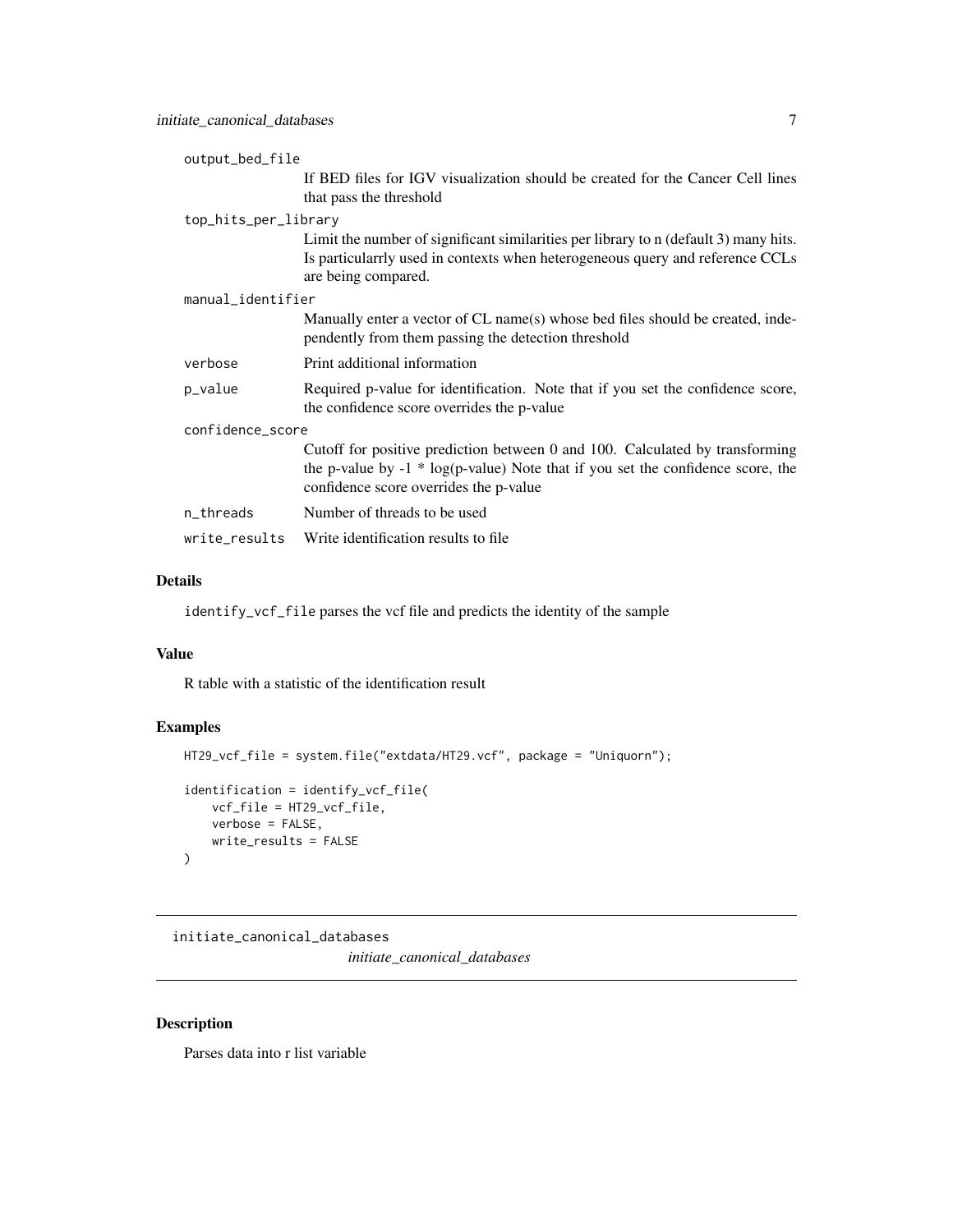# Usage

```
initiate_canonical_databases(
    cosmic_file = "CosmicMutantExport.tsv.gz",
    ccle_file = "CCLE_mutations.csv",
    ccle_sample_file = "sample_info.csv",
    ref_gen = "GRCH38"
\mathcal{L}
```
# Arguments

| cosmic_file      | The path to the Cosmic CLP file. The Cosmic file can be obtained from "https://cancer.sanger.ac.uk/cell_li<br>and should be labeled "CosmicCLP_MutantExport.tsv.gz". Ensure that the right<br>reference genome is used |
|------------------|------------------------------------------------------------------------------------------------------------------------------------------------------------------------------------------------------------------------|
| ccle_file        | The path to the ccle DNA genotype data file. It should be labeled "CCLE_mutations.csv".<br>Ensure that the right reference genome is used                                                                              |
| ccle_sample_file |                                                                                                                                                                                                                        |
|                  | The path to the CCLE sample file. It should be labeled "sample_info.csv" con-<br>taining both the DepMap ID and corresponding cell line name.                                                                          |
| ref_gen          | Reference genome version                                                                                                                                                                                               |
|                  |                                                                                                                                                                                                                        |

## Value

Returns message if parsing process has succeeded

# Examples

```
initiate_canonical_databases(
    cosmic_file = "CosmicMutantExport.tsv.gz",
    ccle_file = "CCLE_mutations.csv",
    ccle_sample_file = "sample_info.csv",
    ref_gen = "GRCH38"
\lambda
```
init\_and\_load\_identification *init\_and\_load\_identification*

# Description

Initiate the analysis Output basic information

<span id="page-7-0"></span>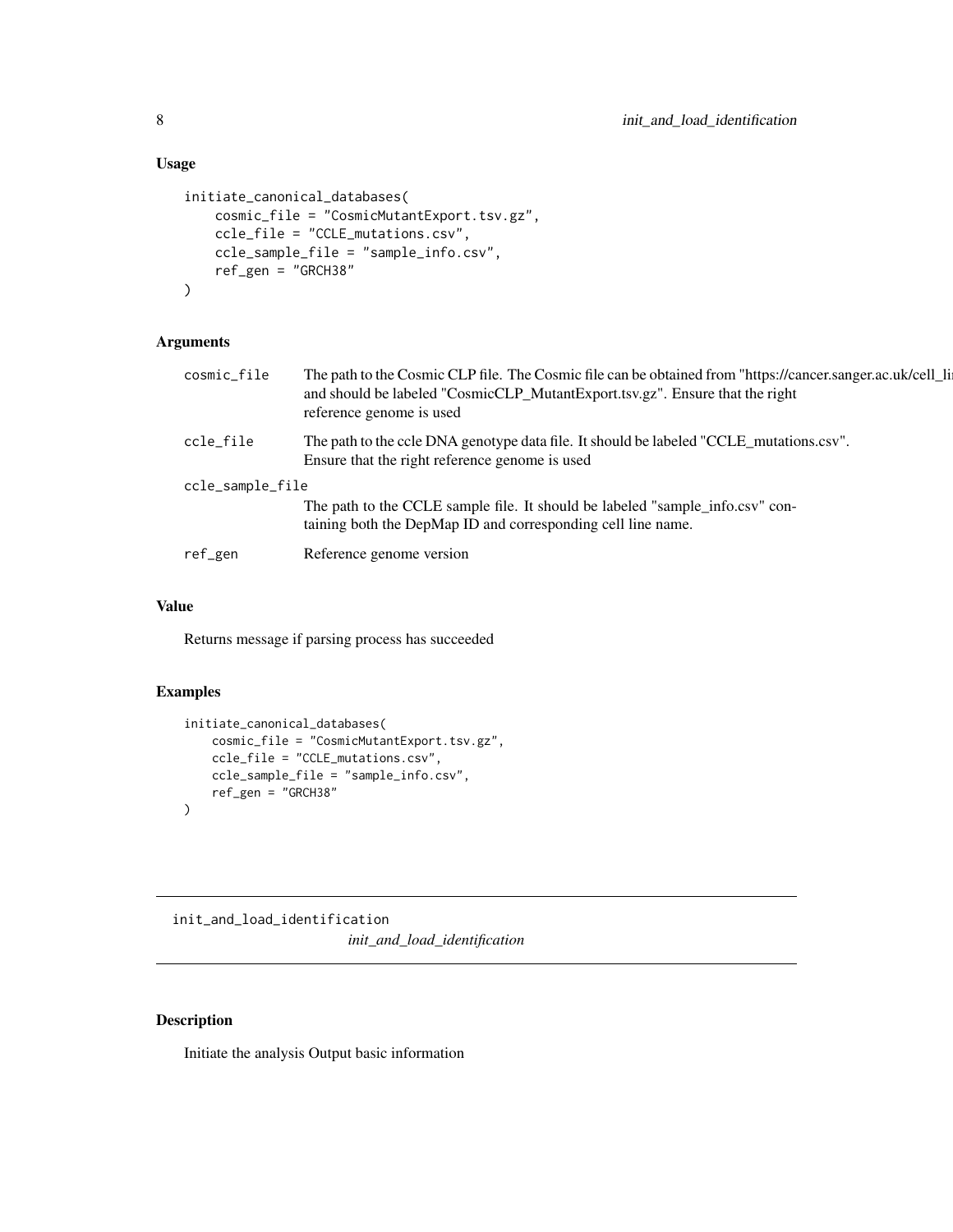<span id="page-8-0"></span>match\_query\_ccl\_to\_database 9

# Usage

```
init_and_load_identification(
    verbose,
    ref_gen,
    vcf_file,
    output_dir
\mathcal{L}
```
# Arguments

| verbose    | Print additional information                                                                                   |
|------------|----------------------------------------------------------------------------------------------------------------|
| ref_gen    | Reference genome version. All training sets are associated with a reference<br>genome version. Default: GRCH37 |
| vcf file   | Path to vef file                                                                                               |
| output_dir | Output directory for identification results                                                                    |

#### Details

init\_and\_load\_identification parses vcf file and output basic information

# Value

Three file path instances and the fingerprint

match\_query\_ccl\_to\_database *match\_query\_ccl\_to\_database*

# Description

Matches query ccl to the database

#### Usage

```
match_query_ccl_to_database(
 g_query,
 ref_gen = "GRCH37",
 library_name,
  mutational_weight_inclusion_threshold
\mathcal{L}
```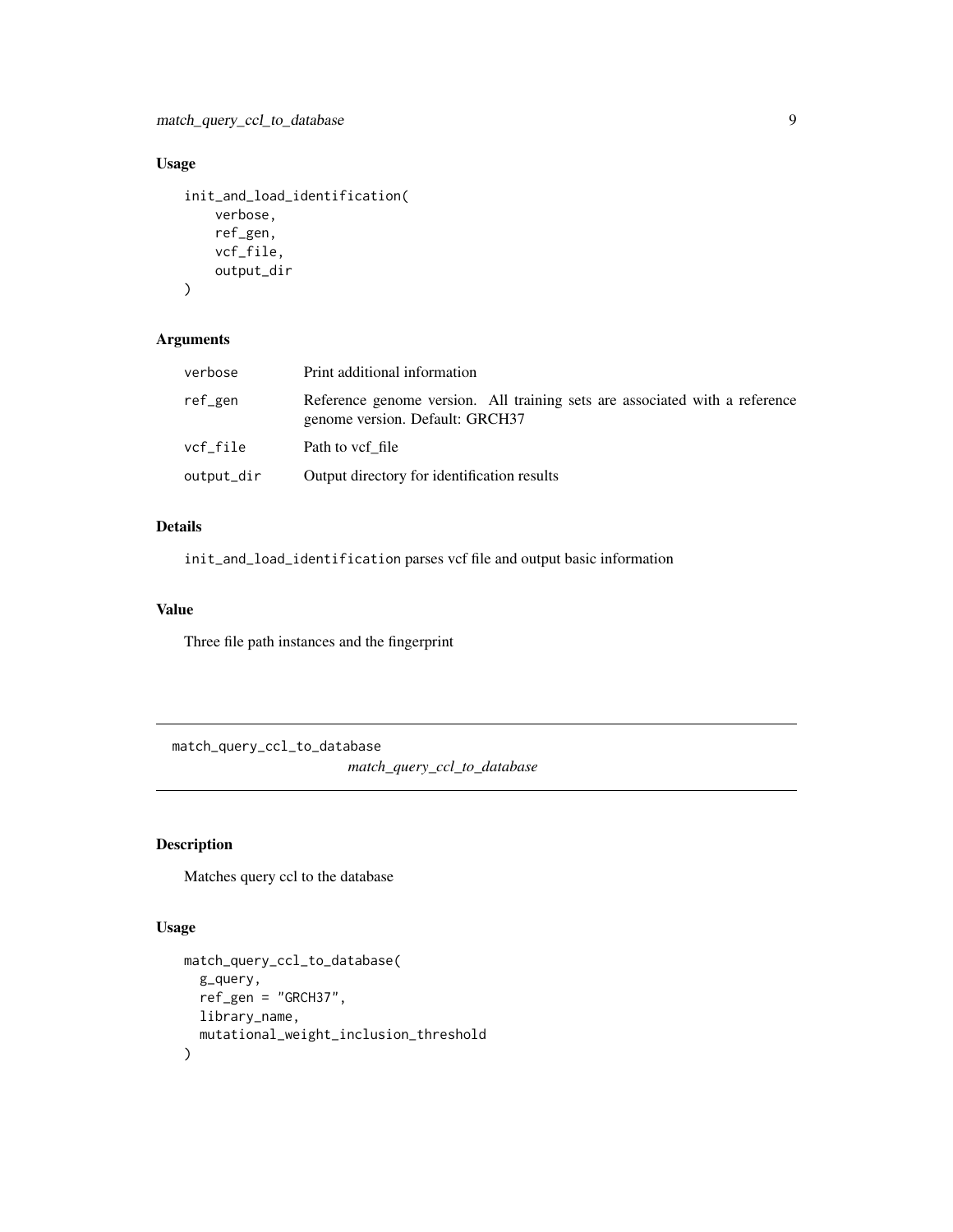### <span id="page-9-0"></span>Arguments

| g_query                               | IRanges object that contains the variants                                                                      |  |
|---------------------------------------|----------------------------------------------------------------------------------------------------------------|--|
| ref_gen                               | Reference genome version. All training sets are associated with a reference<br>genome version. Default: GRCH37 |  |
| library_name                          | a character string giving the name of the library                                                              |  |
| mutational_weight_inclusion_threshold |                                                                                                                |  |
|                                       | a numerical giving the lower bound for mutational weight to be included                                        |  |

# Value

The R Table sim\_list which contains the CoSMIC CLP fingerprints

parse\_vcf\_file *Filter Parsed VCF Files*

# Description

Intern utility function. Filters the parsed VCF file for all informations except for the start and length of variations/mutations.

#### Usage

```
parse_vcf_file(
    vcf_file,
    ref_gen,
    library_name
)
```
# Arguments

| vcf file     | character string giving the path to the vef file on the operating system. |
|--------------|---------------------------------------------------------------------------|
| ref_gen      | Reference genome version                                                  |
| library_name | Name of the reference library                                             |

#### Value

Loci-based DNA-mutational fingerprint of the cancer cell line as found in the input VCF file.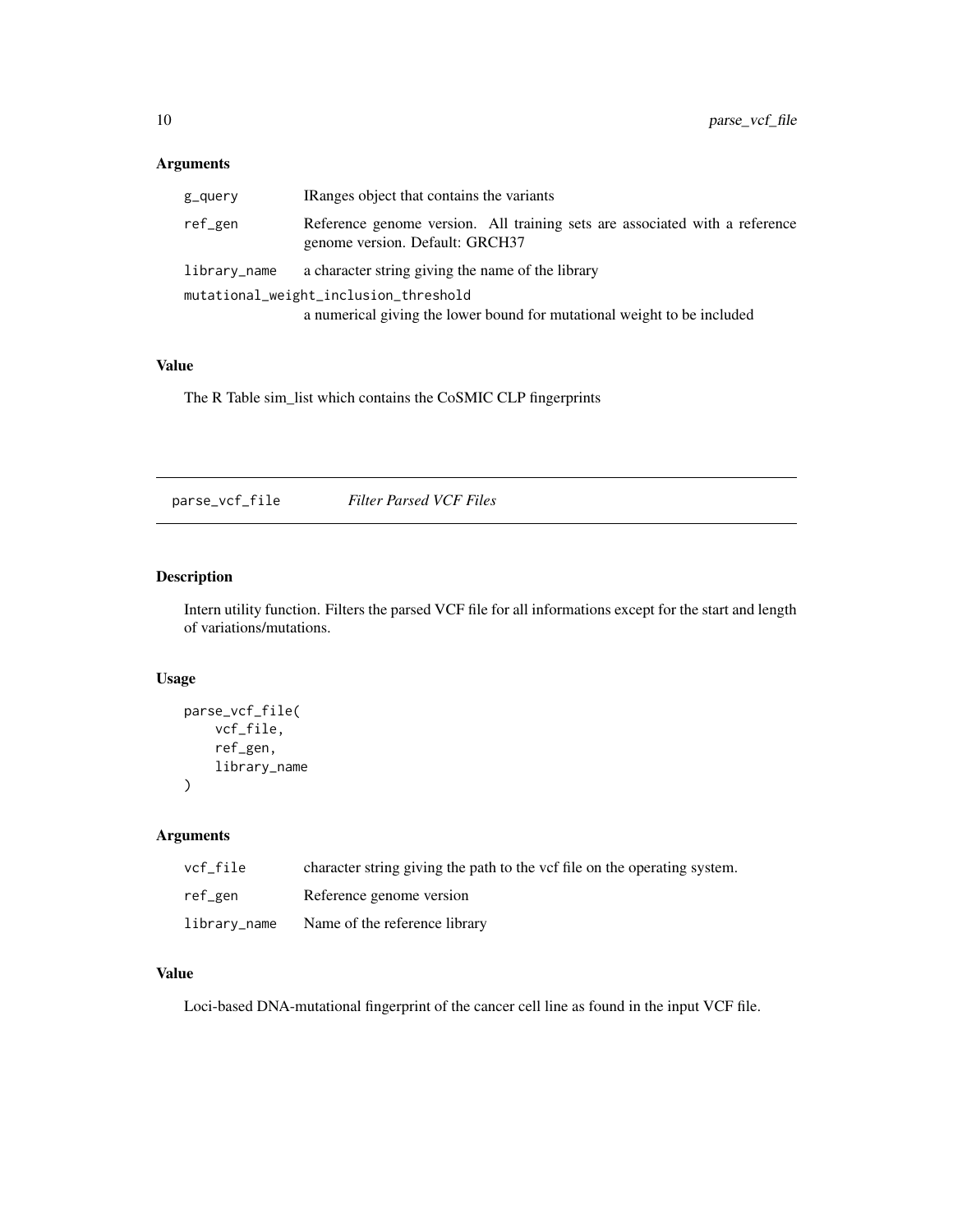```
parse_vcf_query_into_db
```
*parse\_vcf\_query\_into\_db This function adds the variants of parsed custom CCLs to a monet DB instance*

# Description

parse\_vcf\_query\_into\_db This function adds the variants of parsed custom CCLs to a monet DB instance

# Usage

```
parse_vcf_query_into_db(
  g_query,
  ref_gen = "GRCH37",
  library_name,
  test_mode = FALSE
\mathcal{L}
```
#### Arguments

| g_query      | a GenomicRanges object                                                                                                                                                                |
|--------------|---------------------------------------------------------------------------------------------------------------------------------------------------------------------------------------|
| ref_gen      | a character string specifying the reference genome version. All training sets are<br>associated with a reference genome version. Default is "GRCH37".                                 |
| library_name | a character string giving the name of the library to add the cancer cell lines to.<br>Default is "CUSTOM". Library name will be automatically added as a suffix to<br>the identifier. |
| test mode    | Is this a test? Just for internal use                                                                                                                                                 |
|              |                                                                                                                                                                                       |

#### Value

Message wheather the adding was successful

read\_library\_names *Library Name Reader*

#### Description

This function procides information on the reference library names

# Usage

read\_library\_names(ref\_gen)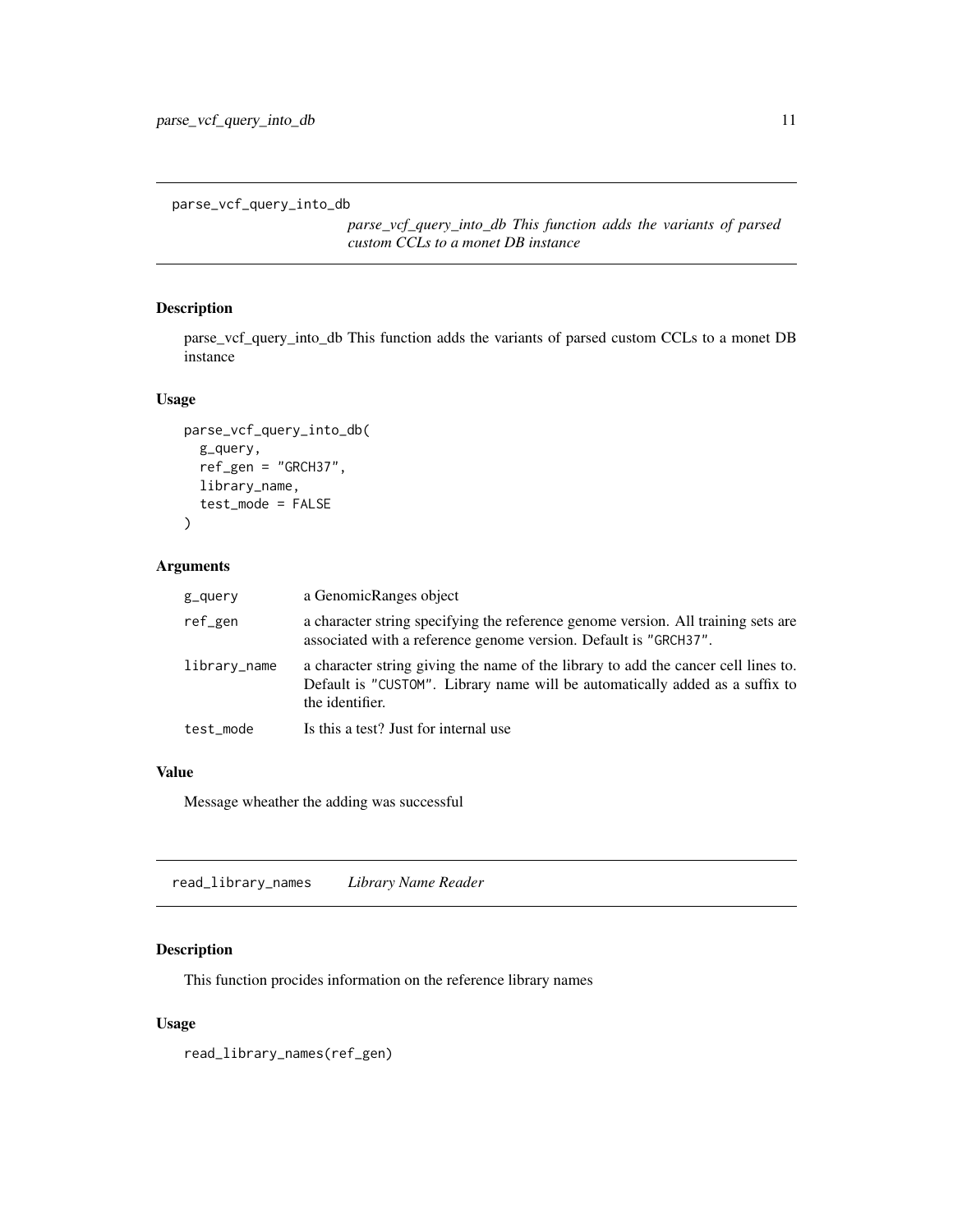#### <span id="page-11-0"></span>Arguments

ref\_gen a character vector specifying the reference genome version. All training sets are associated with a reference genome version. Default is "GRCH37".

#### Value

Returns a character vector of the contained libraries

#### Examples

read\_library\_names(ref\_gen = "GRCH37")

read\_mutation\_grange\_objects *read\_mutation\_grange\_objects*

# Description

Read the GRange object for a specific library

#### Usage

```
read_mutation_grange_objects(
  library_name,
  mutational_weight_inclusion_threshold,
  ref_gen,
  test_mode
\mathcal{L}
```
#### Arguments

| library_name | a character string giving the name of the library                                                              |
|--------------|----------------------------------------------------------------------------------------------------------------|
|              | mutational_weight_inclusion_threshold                                                                          |
|              | a numerical giving the lower bound for mutational weight to be included                                        |
| ref_gen      | Reference genome version. All training sets are associated with a reference<br>genome version. Default: GRCH37 |
| test_mode    | Is this a test? Just for internal use                                                                          |

#### Value

The R Table sim\_list which contains the CoSMIC CLP fingerprints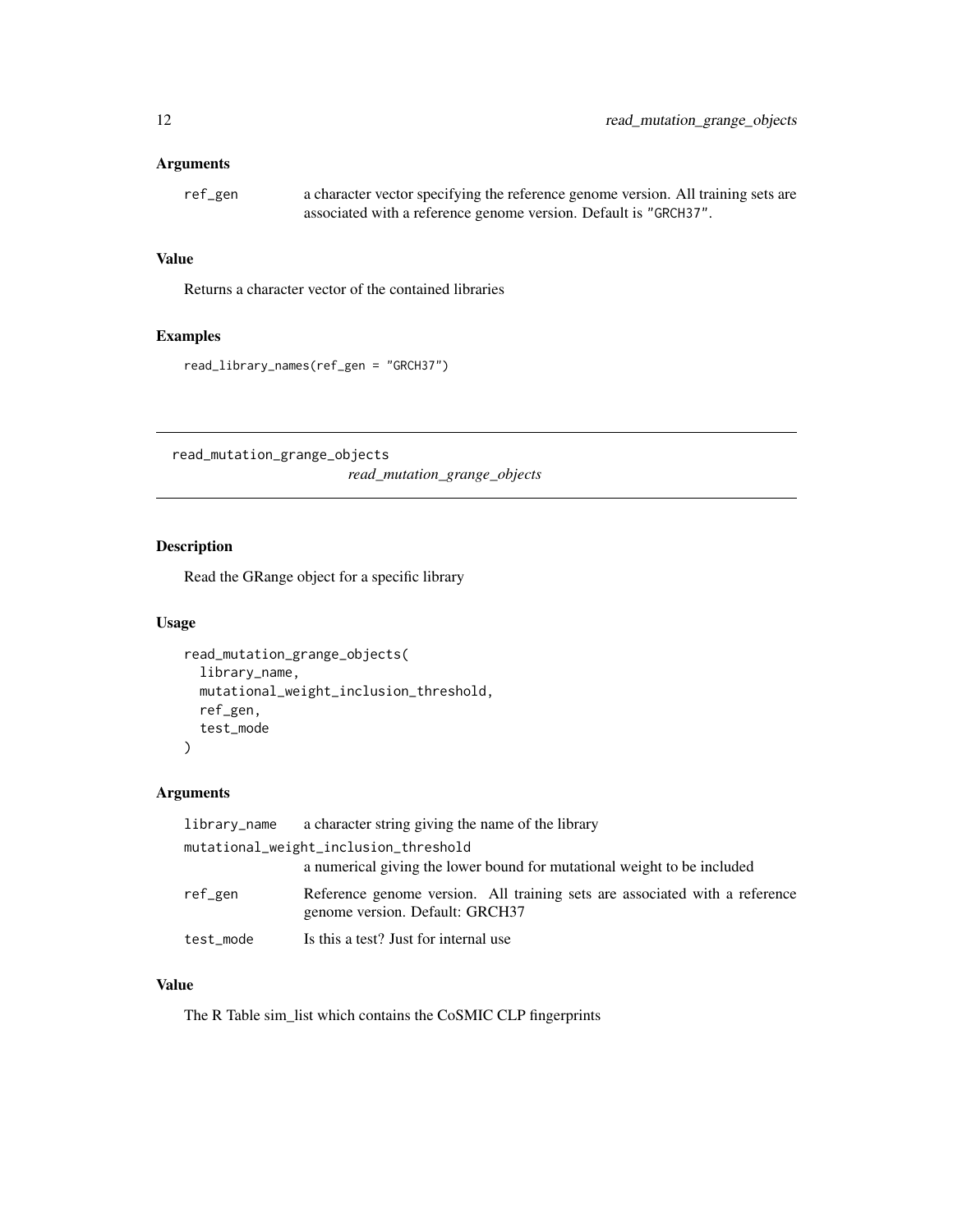<span id="page-12-0"></span>remove\_ccls\_from\_database

*Remove Cancer Cell Line*

#### Description

This function removes a cancer cell line training fingerprint (VCF file) from the database. The names of all training sets can be seen by using the function show\_contained\_cls.

#### Usage

```
remove_ccls_from_database(ccl_names, ref_gen = "GRCH37",
   library_name, test_mode = FALSE)
```
# Arguments

| ccl_names    | A character vector giving the names of the cancer cell line identifiers to be re-<br>moved. Can be one or many                                        |
|--------------|-------------------------------------------------------------------------------------------------------------------------------------------------------|
| ref_gen      | A character vector specifying the reference genome version. All training sets<br>are associated with a reference genome version. Default is "GRCH37". |
| library_name | Name of the library from which cols are to be removed                                                                                                 |
| test_mode    | Signifies if this is a test run                                                                                                                       |

#### Value

Message that indicates whether the removal was succesful.

# Examples

```
remove_ccls_from_database(
    ccl_names = "HT29",
    ref_gen = "GRCH37",
    library_name = "CELLMINER",
    test_mode = TRUE
\mathcal{L}
```
remove\_library\_from\_database

*Remove entire Library from Database*

#### Description

This function removes a entire library from the database by removing all associated cancer cell line fingerprints from the database.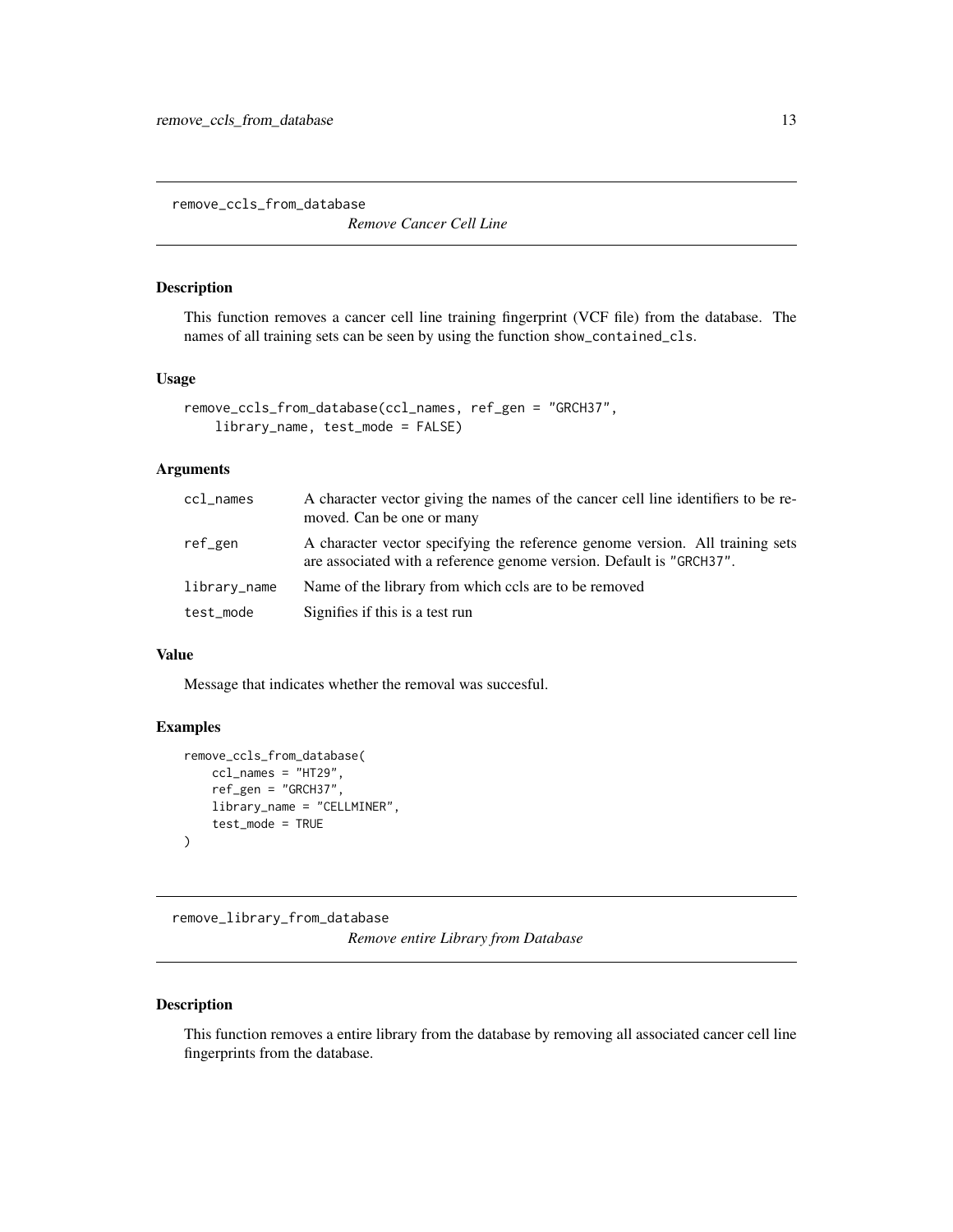#### <span id="page-13-0"></span>Usage

```
remove_library_from_database(library, ref_gen = "GRCH37", test_mode = FALSE)
```
#### **Arguments**

| library   | a character vector giving the names of the library to be removed.                                                                                     |
|-----------|-------------------------------------------------------------------------------------------------------------------------------------------------------|
| ref_gen   | a character vector specifying the reference genome version. All training sets are<br>associated with a reference genome version. Default is "GRCH37". |
| test mode | is this a test? Just for internal use.                                                                                                                |

#### Value

Message that indicates whether the removal was succesful.

#### Examples

```
remove_library_from_database(library = "CELLMINER",
                                ref_gen = "GRCH37",
                                test_mode = TRUE)
```
show\_contained\_ccls *show\_contained\_ccls*

# Description

This function displays the names, amount of mutations and the overall weight of the mutations of all contained cancer cell line fingerprints for a chosen reference genome and optional library.

# Usage

show\_contained\_ccls(ref\_gen, verbose)

#### Arguments

| ref_gen | a character vector specifying the reference genome version. All training sets are |
|---------|-----------------------------------------------------------------------------------|
|         | associated with a reference genome version. Default is "GRCH37".                  |
| verbose | Should DB informations be printed?                                                |

#### Value

R table which contains identifiers of all cancer cell line samples which match the specified parameters (reference genome and library).

```
## Show all contained cancer cell lines for reference GRCH37:
show_contained_ccls(ref_gen = "GRCH37", verbose = TRUE)
```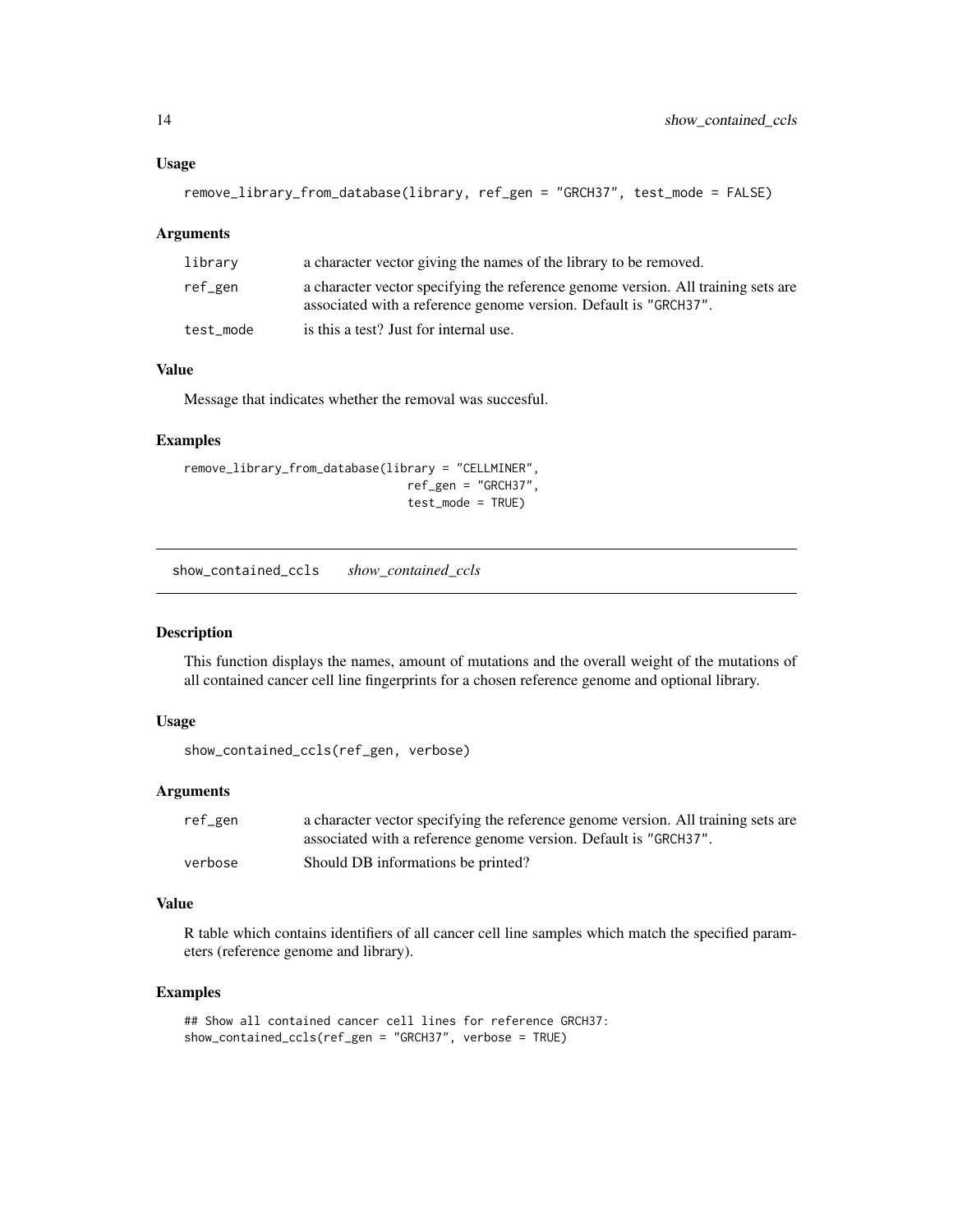<span id="page-14-0"></span>show\_contained\_variants\_for\_ccl *Variants In Cancer Cell Line*

# Description

This function shows all mutations present in the database for a selected cancer cell line and reference genome.

#### Usage

```
show_contained_variants_for_ccl(
   name_ccl,
   ref_gen,
   library_name,
   mutational_weight_inclusion_threshold
)
```
# Arguments

| $name_ccl$                            | a character vector giving the identifier of the cancer cell line for which mutations<br>will be shown.                                                |  |
|---------------------------------------|-------------------------------------------------------------------------------------------------------------------------------------------------------|--|
| ref_gen                               | a character vector specifying the reference genome version. All training sets are<br>associated with a reference genome version. Default is "GRCH37". |  |
| library_name                          | Name of the reference library                                                                                                                         |  |
| mutational_weight_inclusion_threshold |                                                                                                                                                       |  |
|                                       | Include only mutations with a weight of at least x. Range: 0.0 to 1.0. $1 =$ unique<br>to CL. $\sim 0$ = found in many CCL samples.                   |  |

#### Value

GenomicRanges object that contains the ccl's variants

```
## Show all mutations for Cancer Cell Line 'SK_OV_3'
show_contained_variants_for_ccl(
   name_ccl = "SK_0V_3",ref_gen = "GRCH37",
   library_name = "CELLMINER",
   mutational_weight_inclusion_threshold = 0
)
```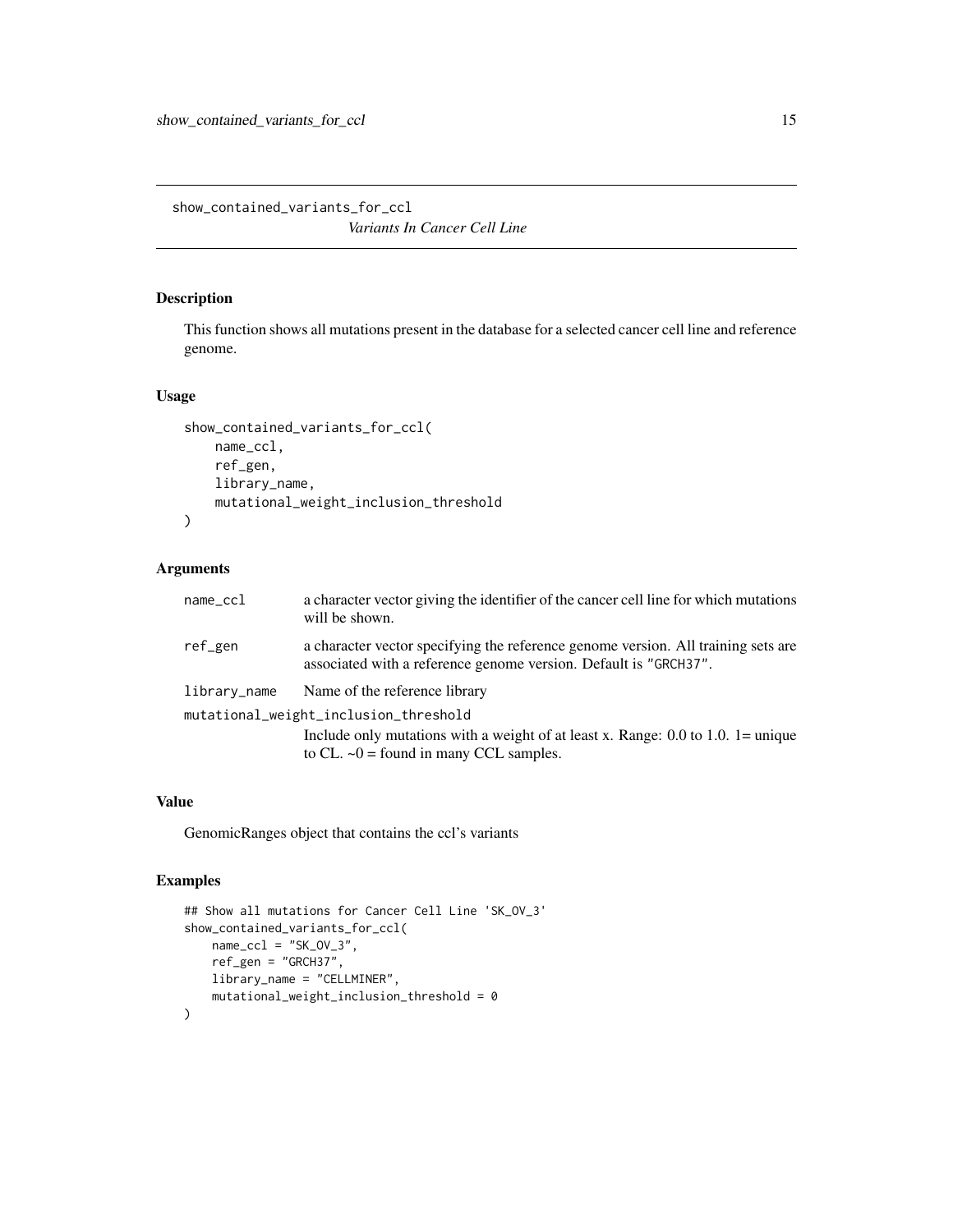<span id="page-15-0"></span>show\_contained\_variants\_in\_library *All variants contained in reference library*

# Description

This function shows all variants contained in a reference library for a given inclusion weight. Default inclusion weight is 0 (all variants).

#### Usage

```
show_contained_variants_in_library(
    ref_gen,
    library_name,
    mutational_weight_inclusion_threshold
\mathcal{L}
```
#### Arguments

| ref_gen                               | a character vector specifying the reference genome version. All training sets are<br>associated with a reference genome version. Default is "GRCH37". |  |
|---------------------------------------|-------------------------------------------------------------------------------------------------------------------------------------------------------|--|
| library_name                          | Name of the reference library.                                                                                                                        |  |
| mutational_weight_inclusion_threshold |                                                                                                                                                       |  |
|                                       | Include only mutations with a weight of at least x. Range: 0.0 to 1.0. 1 = unique                                                                     |  |
|                                       | to CL. $\sim 0$ = found in many CL samples.                                                                                                           |  |

#### Value

Returns a GenomicRanges object that contains the variants

```
## Show all variants contained in reference library CELLMINER
show_contained_variants_in_library(
    ref_gen = "GRCH37",
   library_name = "CELLMINER",
    mutational_weight_inclusion_threshold = 0
\mathcal{L}
```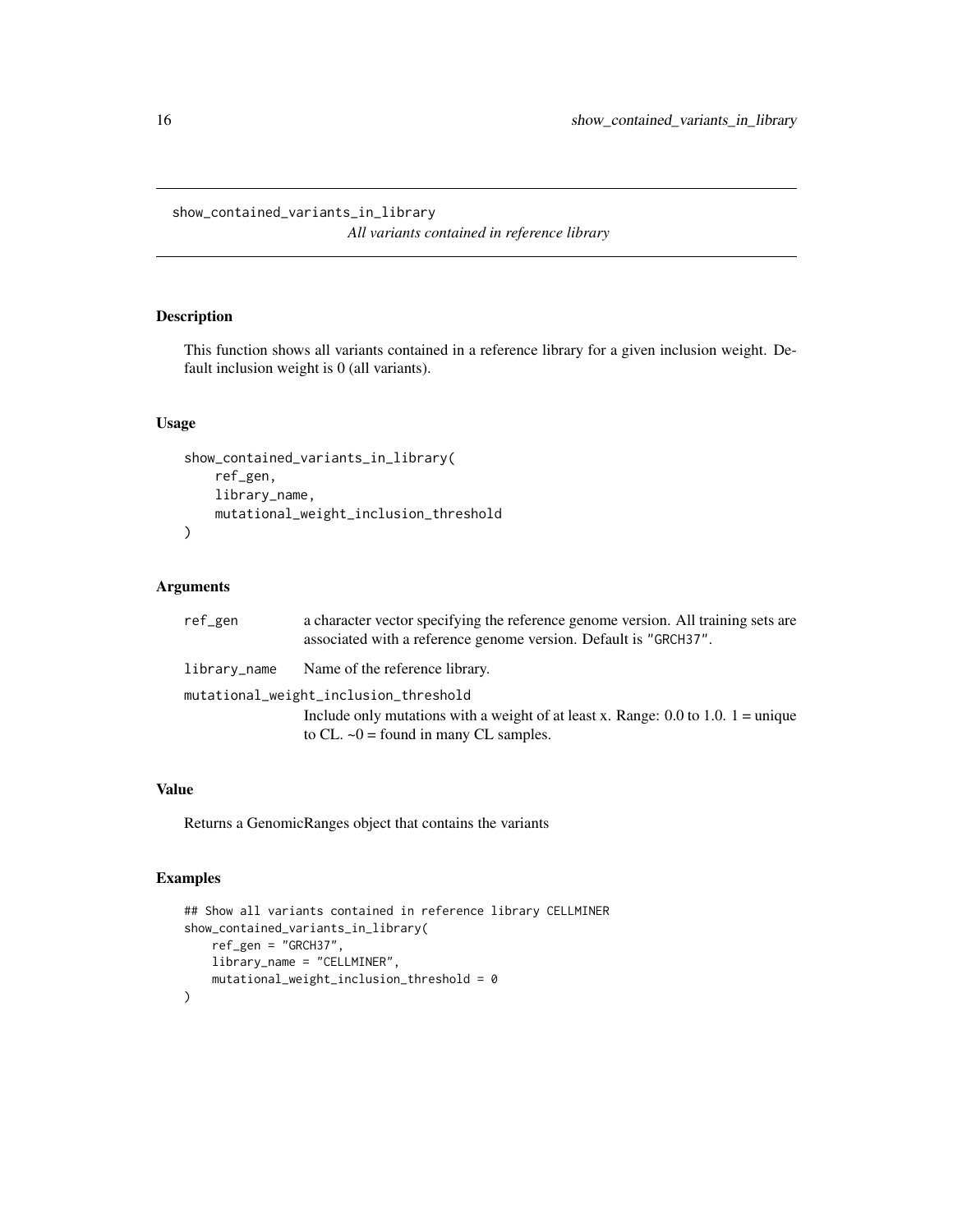<span id="page-16-0"></span>show\_which\_ccls\_contain\_variant

```
Cancer cell lines with specific variant
```
# Description

This function displays all cancer cell lines in the database which contain a specified variant. Utilizes closed interval coordinates.

#### Usage

```
show_which_ccls_contain_variant(
    start,
    end,
   chromosome,
    ref_gen,
   library_name,
   mutational_weight_inclusion_threshold
)
```
#### Arguments

| start                                 | Start coordinate                                                                                                                                      |
|---------------------------------------|-------------------------------------------------------------------------------------------------------------------------------------------------------|
| end                                   | Stop coordinate                                                                                                                                       |
| chromosome                            | Chromosome, 'chr' prefixes are ignored                                                                                                                |
| ref_gen                               | a character vector specifying the reference genome version. All training sets are<br>associated with a reference genome version. Default is "GRCH37". |
| library_name                          | Name of the reference library                                                                                                                         |
| mutational_weight_inclusion_threshold |                                                                                                                                                       |
|                                       | Include only mutations with a weight of at least x. Range: 0.0 to 1.0. 1= unique<br>to CL. $\sim 0$ = found in many CCL samples.                      |

# Value

Returns a GenomicRanges object that contains the variant if present. Member ccls can be found in the \$Member\_ccl vector

```
show_which_ccls_contain_variant(
   start = 92030762,
   end = 92030762,
   chromosome = 8,
   ref_gen = "GRCH37",
   library_name = "CELLMINER",
   mutational_weight_inclusion_threshold = 0
)
```